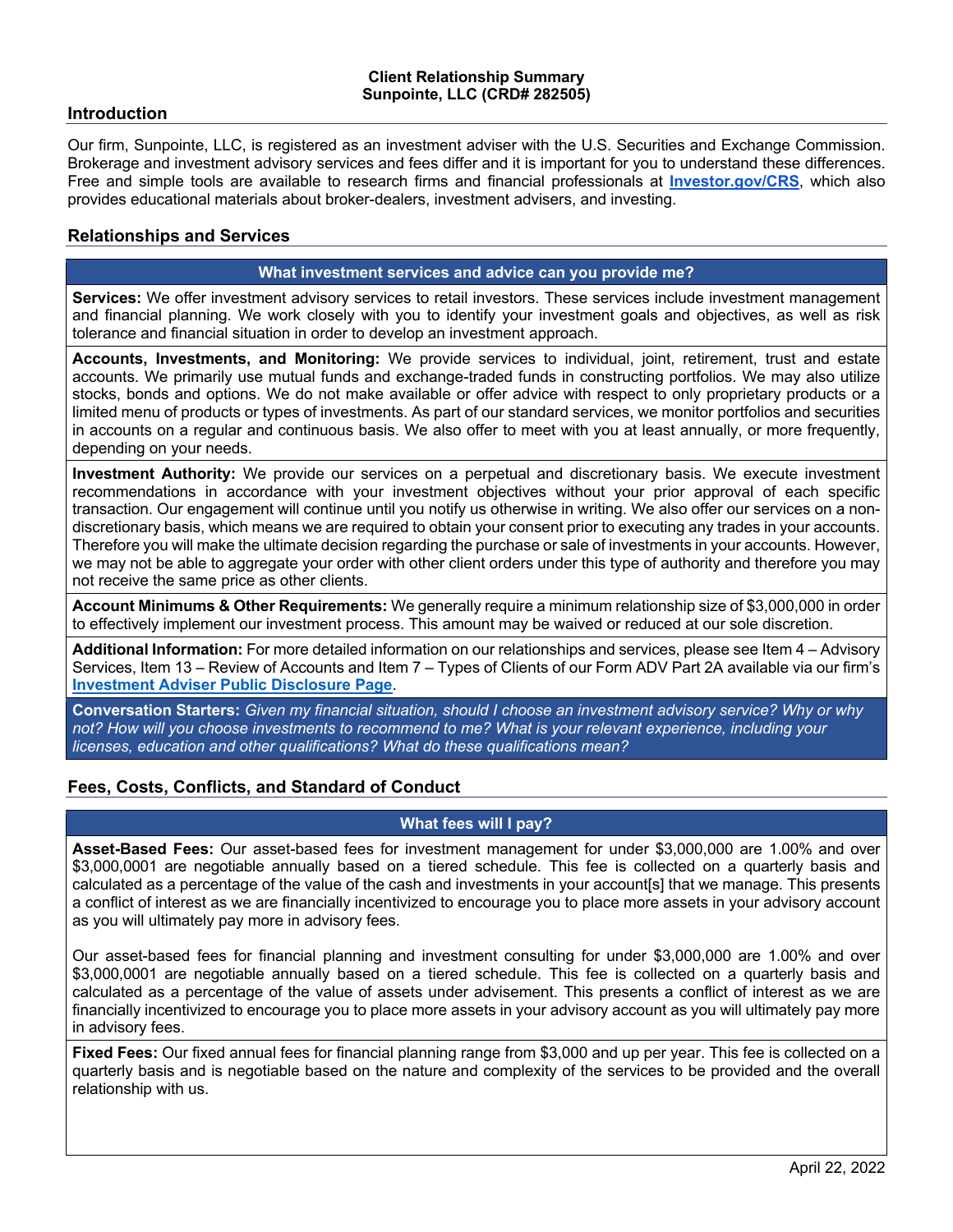**Other Fees & Costs:** In addition to our advisory fee, you will also be responsible for third party manager fees, custody fees, account administrative fees, fees and expenses related to mutual funds and exchange-traded funds and applicable securities transaction fees.

**Additional Information: You will pay fees and costs whether you make or lose money on your investments.**  Fees and costs will reduce any amount of money you make on your investments over time. Please make sure you understand what fees and costs you are paying. For more detailed information on our fees, please see Item 5 – Fees and Compensation of our Form ADV Part 2A available via our firm's **Investment Adviser Public Disclosure Page**.

**Conversation Starters**: *Help me understand how these fees and costs might affect my investments. If I give you \$10,000 to invest, how much will go to fees and costs, and how much will be invested for me?*

> **What are your legal obligations to me when acting as my investment adviser? How else does your firm make money and what conflicts of interest do you have?**

*When we act as your investment adviser*, we have to act in your best interest and not put our interests ahead of yours. At the same time, the way we make money creates some conflicts with your interests. You should understand and ask us about these conflicts because they can affect the investment advice we provide you. Here is an example to help you understand what this means.

Some of our financial professionals are licensed as insurance agents. In addition to our services, your financial professional will offer you insurance products in their separate capacity as an insurance agent. The fees charged for the implementation of insurance products are separate from our advisory fees, where your financial professional will earn commission-based compensation for the implementation of an insurance product. Therefore, there is a financial incentive to recommend that you implement insurance through our financial professionals.

**Additional Information:** For more detailed information, please see Item 10 – Financial Industry Activities and Affiliations, Item 12 – Brokerage Practices and Item 14 – Client Referrals and Other Compensation of our Form ADV Part 2A available via our firm's **Investment Adviser Public Disclosure Page**.

**Conversation Starters:** *How might your conflicts of interest affect me, and how will you address them?*

#### **How do your financial professionals make money?**

Our financial professionals are compensated based on an agreed-upon annual salary. Additionally, they receive compensation based on the revenue generated from the accounts they service directly. This means financial professionals have an incentive to increase the asset size in the relationship or solicit new business, taking time away from the day-to-day servicing of existing clients.

## **Disciplinary History**

**Do you or your financial professionals have legal or disciplinary history?**

No. You can visit **Investor.gov/CRS** for a free and simple search tool to research our firm and our financial professionals.

**Conversation Starters:** *As a financial professional, do you have any disciplinary history? For what type of conduct?*

## **Additional Information**

You can find additional information about our investment advisory services by viewing our Form ADV Part 2A available via our firm's **Investment Adviser Public Disclosure Page** or by visiting https://www.sunpointeinvestments.com/. You can request up to date information and a copy of our Client Relationship Summary by contacting us at (314) 880-0821.

**Conversation Starters:** *Who is my primary contact person? Is he or she a representative of an investment advisor? Who can I talk to if I have concerns about how this person is treating me?*